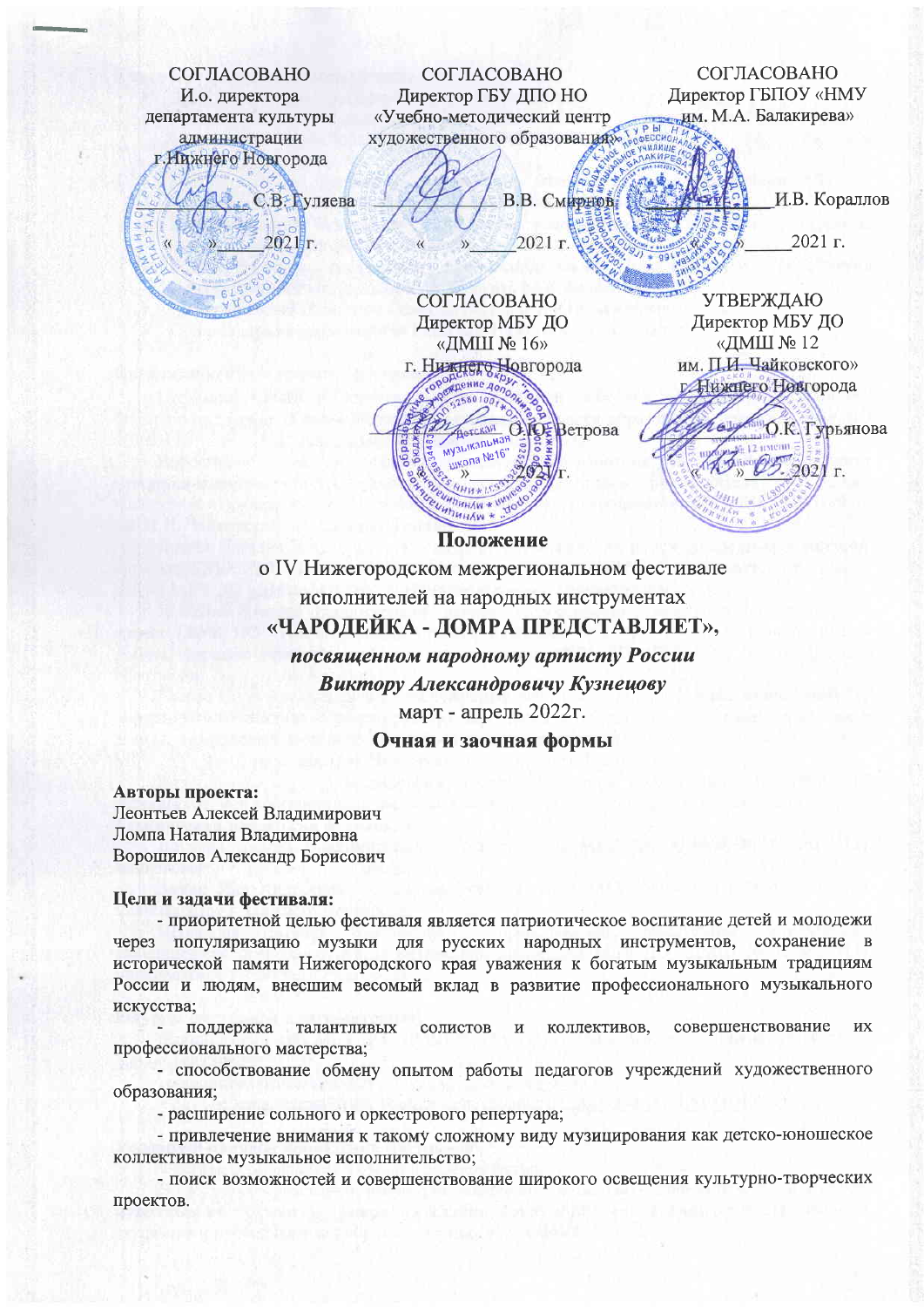#### Учредители и организаторы фестиваля:

- Департамент культуры администрации города Нижнего Новгорода
- Государственное бюджетное учреждение дополнительного профессионального образования Нижегородской области «Учебно-методический центр художественного образования»
- Муниципальное бюджетное учреждение дополнительного образования «Детская  $\bullet$ музыкальная школа № 12 им. П.И. Чайковского» г. Нижнего Новгорода
- Муниципальное бюджетное учреждение дополнительного образования «Детская  $\bullet$ музыкальная школа № 16» г. Нижнего Новгорода
- учреждение Госуларственное бюджетное профессиональное образовательное «Нижегородское музыкальное училище им. М.А. Балакирева»
- Нижегородский областной Совет по народно-инструментальному искусству
- При поддержке министерства культуры Нижегородской области

## Организационный комитет фестиваля:

Гурьянова Ольга Константиновна - почётный работник образования Российской Федерации, лауреат Премии Нижнего Новгорода в области образования, директор МБУ ДО «ЛМШ № 12 им. П.И. Чайковского» г. Нижнего Новгорода

Ворошилов Александр Борисович - заслуженный работник культуры России, лауреат межрегионального конкурса дирижеров детских оркестров, руководитель образцового коллектива «Оркестр русских народных инструментов», преподаватель МБУ ДО «ДМШ № 12 им. П.И. Чайковского» г. Нижнего Новгорода

Ломпа Наталия Владимировна - лауреат Всероссийских и международных конкурсов, артистка ГБУК НО «Нижегородский русский народный оркестр», преподаватель по классу домры МБУ ДО «ДМШ № 12 им. П.И. Чайковского» г. Нижнего Новгорода;

Леонтьев Алексей Владимирович - лауреат Всероссийских и международных конкурсов, артист ГБУК НО «Нижегородский русский народный оркестр», преподаватель по классу домры, дирижер оркестра народных инструментов МБУ ДО «ДМШ № 16» г. Нижнего Новгорода;

Галова Нина Александровна - заслуженный работник культуры России, концертмейстер образцового коллектива «Оркестр русских народных инструментов», преподаватель по классу домры, заведующая методическим объединением преподавателей народных инструментов МБУ ДО «ДМШ № 12 им. П.И. Чайковского» г. Нижнего Новгорода;

Ворошилова Вера Александровна - член ассоциации выпускников Нижегородской государственной консерватории им. М.И. Глинки, лауреат международных конкурсов

### Техническая поллержка фестиваля:

Логунов Сергей Владимирович - преподаватель МБУ ДО «ДМШ № 12 им. П.И. Чайковского» г. Нижнего Новгорода,

Зиман Яна Андреевна - секретарь учебной части МБУ ДО «ДМШ № 12 им. П.И. Чайковского» г. Нижнего Новгорода,

Николаевна - преподаватель, заведующая методическим Шувалова Наталия объединением преподавателей теоретических дисциплин МБУ ДО «ДМШ № 12 им. П.И. Чайковского» г. Нижнего Новгорода

#### Ресурсы фестиваля в сети интернет:

официальный сайт МБУ ДО «ДМШ № 12 им. П.И. Чайковского» г. Нижнего Новгорода http://dmsh12nn.ru/,

сообщество ВКонтакте https://vk.com/charodeika\_domra

YouTube канал https://www.youtube.com/channel/UCzJRsZOqAaU49j1XrOE6rtQ

#### Условия и порядок проведения фестиваля:

Фестиваль проводится в очной и заочной формах.

В фестивале участвуют оркестры, ансамбли, солисты - исполнители на русских народных инструментах (домра, балалайка, баян, аккордеон, гусли), из числа учащихся, студентов и преподавателей образовательных учреждений.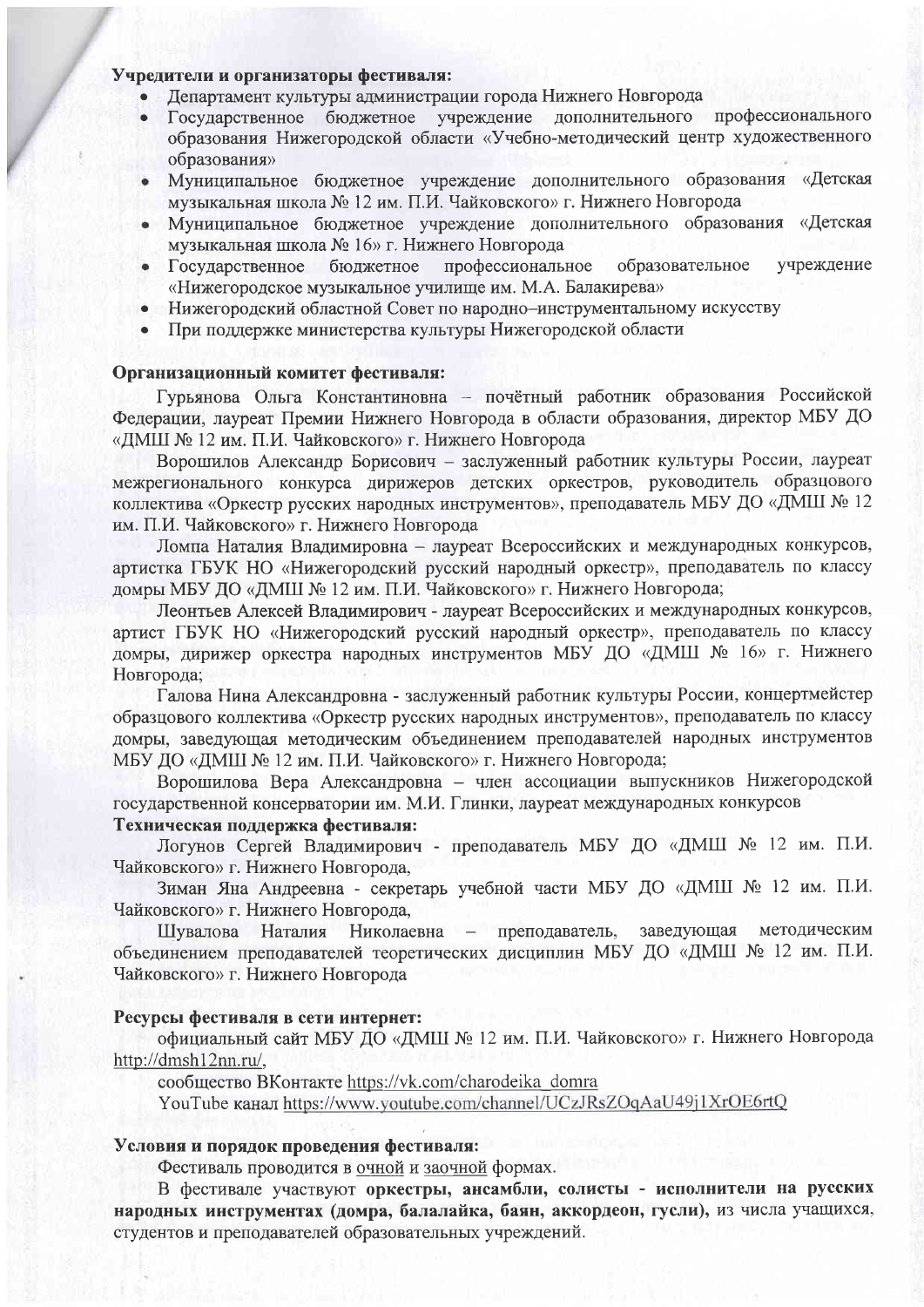Возраст участников не ограничен.

Отбор для участия в фестивале в онлайн формате производится оргкомитетом по видеозаписям. По результатам отбора высылаются письменные уведомления.

Для участия в фестивале до 15 марта 2022г. на электронный адрес Оргкомитета charodeika-domra@yandex.ru (с пометкой в теме «Чародейка-Домра 2022») направляются:

заявка строго установленного образца в формате Word (приложение 1 к Положению) с указанием ссылки на видеозапись при участии в онлайн формате, или без ссылки при участии в очном формате;

заявка строго установленного образца в формате **PDF** (приложение 1 к Положению), подписанная руководителем образовательного учреждения;

открытая ссылка на загруженный файл с видеозаписью выступления в одном из накопителей: Yandex-disk, облако mail (для участия в онлайн формате);

письменное согласие законного представителя на размещение в сети интернет персональных данных и публикацию фото и видеоматериалов с участием ребёнка (приложение 2 к Положению).

В целях соблюдения регламента и формата очных концертов фестиваля приём заявок может быть ограничен.

Организационный комитет размещает информационные материалы фестиваля на интернет ресурсах организатора - МБУ ДО «ДМШ № 12 им. П.И. Чайковского» г. Нижнего Новгорода http://dmsh12nn.ru/ и сообществе ВКонтакте https://vk.com/charodeika\_domra. Отправка заявки на участие означает полное согласие с условиями настоящего Положения, в обработку персональных данных в соответствии с действующим том числе на законодательством.

Вступительный взнос для участия в фестивале не предусмотрен.

Транспортные и командировочные расходы участников осуществляются за счет направляющей стороны.

#### Программные требования:

Исполнение оркестровых, ансамблевых и сольных произведений для народных народных инструментов в сопровождении концертмейстера или оркестра русских инструментов.

#### Технические требования к видеоматериалу:

Запись должна быть произведена в горизонтальном положении экрана.

Камера установлена стационарно так, чтобы в кадр попадал участник, инструмент и концертмейстер.

Исполнение фестивальной программы под фонограмму не допускается.

Запись звука инструмента должна быть естественной и без дополнительных звуковых эффектов аппаратуры.

Выступление участника должно быть на сцене.

Внешний вид выступающего - концертный.

Запись должна быть произведена одним файлом без прерывания и монтажных склеек, без наложения аудиодорожек. Если участник исполняет 2-3 номера, каждый номер записывается на отдельный файл.

Название видеофайла должно содержать фамилию и имя участника, наименование учреждения (например, Мария Иванова, ДШИ им. А.Д. Улыбышева).

Допускаются записи солистов и ансамблей 2021-2022гг.

Допускаются записи оркестров 2020-2022гг.

Отобранные выступления составляются в онлайн концерты и размещаются на интернет ресурсах фестиваля.

Очные концерты фестиваля состоятся в марте-апреле 2022 года. Точные даты утверждаются отдельным планом по согласованию с организаторами фестиваля не позднее 17 марта 2022 года.

Фестивальные концерты планируются в залах ДМШ № 12 им. П.И. Чайковского, ДМШ № 16. Заключительный концерт состоится в зале Нижегородского музыкального училища им.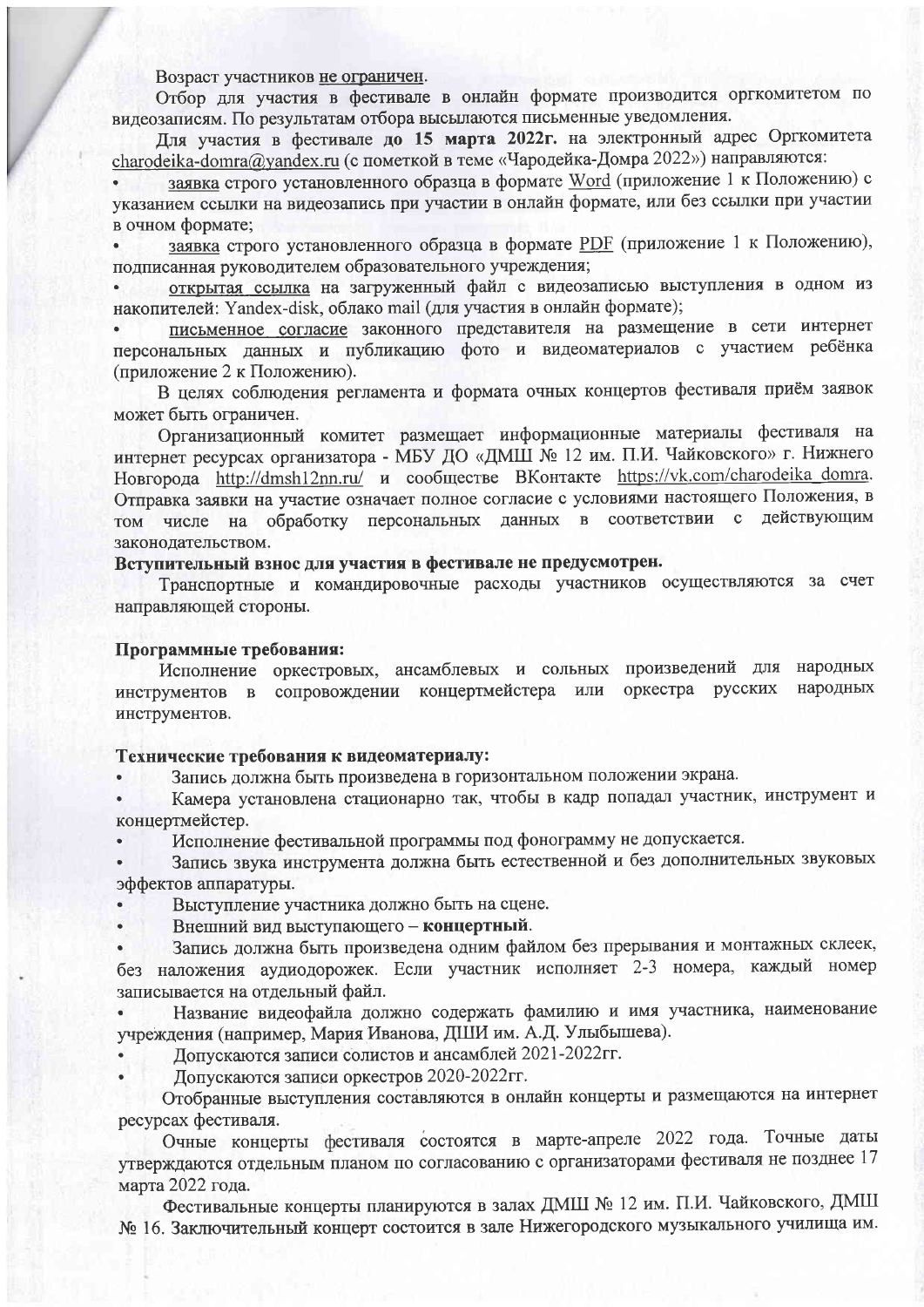М.А. Балакирева. Возможно увеличение количества концертных площадок. В рамках фестивальных концертов планируются тематические встречи и круглый стол для обмена методическим опытом.

Видеозапись концертов фестиваля будет размещена на интернет ресурсах фестиваля.

#### Награждение:

Участники фестиваля награждаются Благодарственными письмами учредителей фестиваля. Участники заочного формата получают Благодарственные письма в электронном виде.

### Контакты:

Ломпа Наталия Владимировна 8-909-297-38-48 Ворошилов Александр Борисович 8-996-018-18-17 Леонтьев Алексей Владимирович 8-920-022-86-55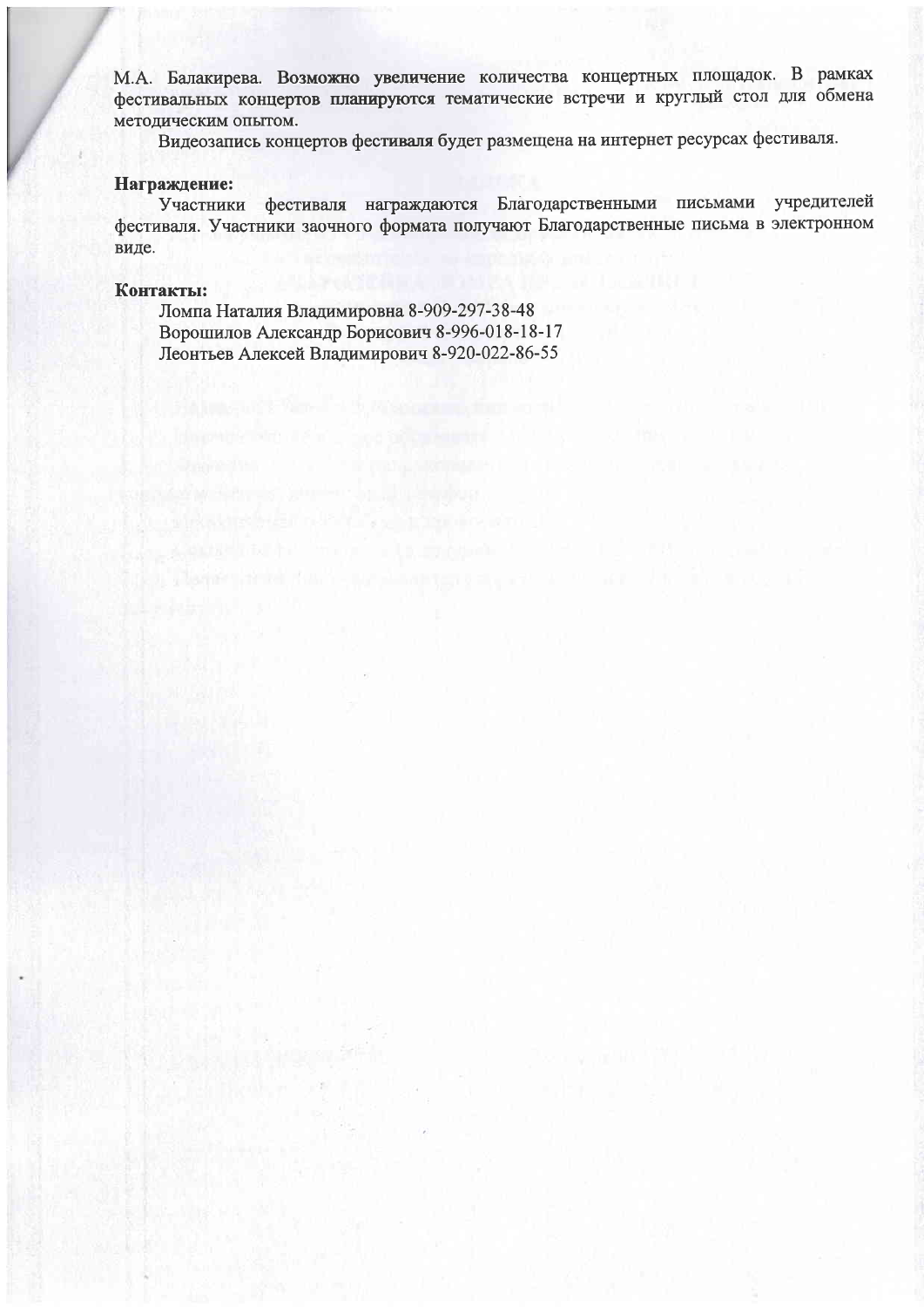# **ЗАЯВКА**

# на участие в IV Нижегородском межрегиональном фестивале исполнителей на народных инструментах «ЧАРОДЕЙКА-ДОМРА ПРЕДСТАВЛЯЕТ», посвященном Народному артисту России Виктору Александровичу Кузнецову март - апрель 2022г.

- Название коллектива/Фамилия, имя солиста, музыкальный инструмент 1.
- Наименование и адрес образовательного учреждения, телефон  $2.$
- Фамилия, имя, отчество руководителя коллектива/преподавателя,  $3.$ концертмейстера, контактный телефон
- 4. Исполняемая программа и хронометраж
- Ссылка на видеозапись (в документе Word при участии в онлайн формате) 5.

Печать и подпись руководителя образовательного учреждения (в PDF 6.

документе)